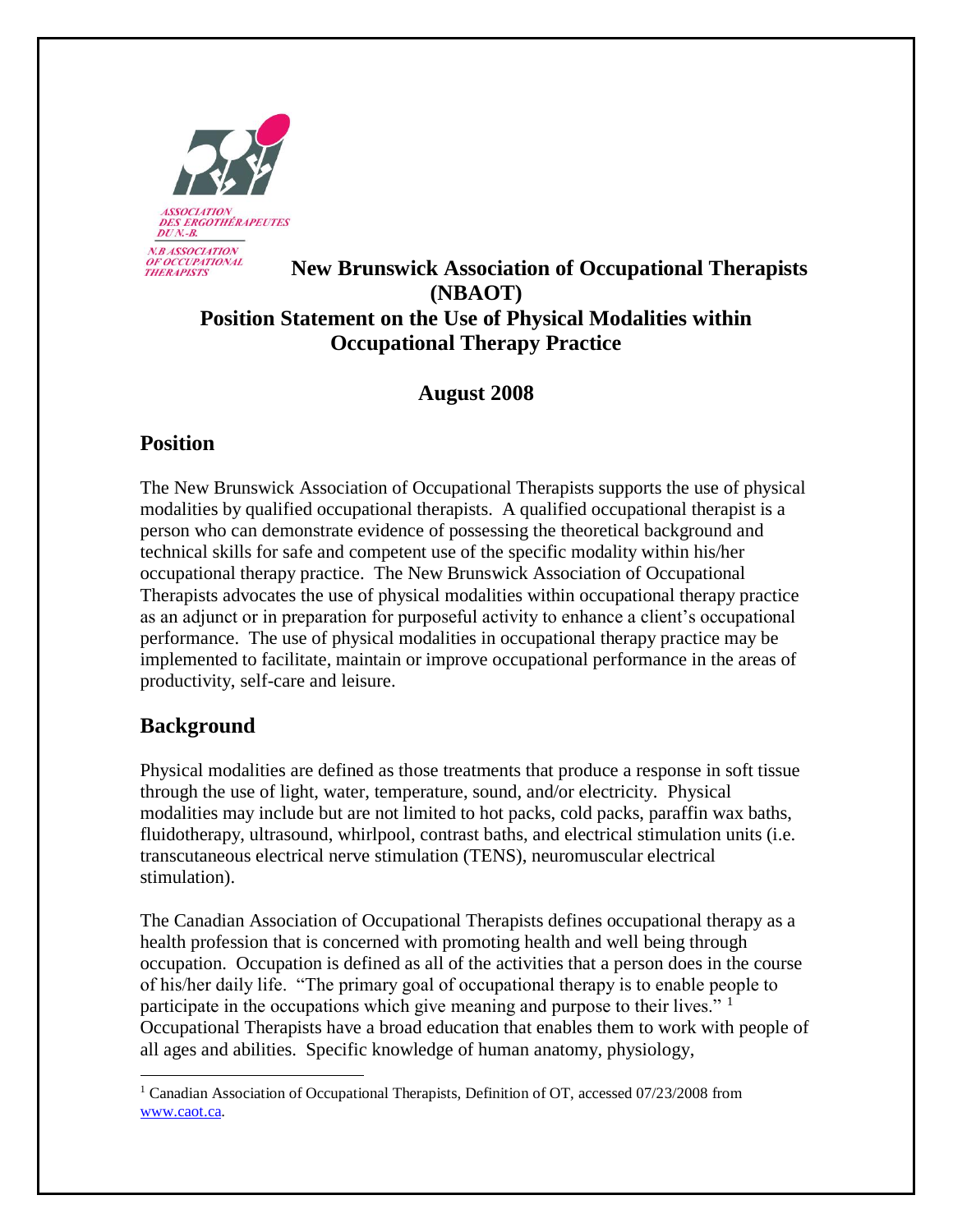medical/surgical conditions and pathology provides sufficient background for additional continuing education in the use of physical modalities post-entry level of practice.

Occupational therapists are concerned with a client's occupational performance (i.e. productivity, self-care and leisure) and as such, the use of a physical modality would be considered an adjunct to other therapeutic interventions. The overall goal of occupational therapy would be to enhance a person's occupational performance. The use of physical modalities in isolation of occupation is not considered within the domain of occupational therapy practice.

## **Responsibilities of the Occupational Therapist**

Occupational therapists may acquire the theoretical knowledge and technical skills for safe and competent use of various physical modalities either through professional continuing education opportunities, or through on the job training. Either type of training should provide the theoretical background as well as the safe technical use of the physical modality. As with any treatment technique, occupational therapists must be able to demonstrate competent use of the physical modality within his/her practice regardless of the method of training.

Occupational therapists who use physical modalities in their practice will maintain competency in the use of the respective physical modality. Ongoing competency will be maintained through continuing education courses, ongoing clinical practice and/or self development with respect to the physical modality or modalities.

The occupational therapist using a physical modality shall explain the benefits and risks of the physical modality to the client prior to its use in treatment. The occupational therapist will obtain the client's informed consent for the use of the physical modality. The occupational therapist will adhere to the necessary universal precautions and standardized infection control practices.